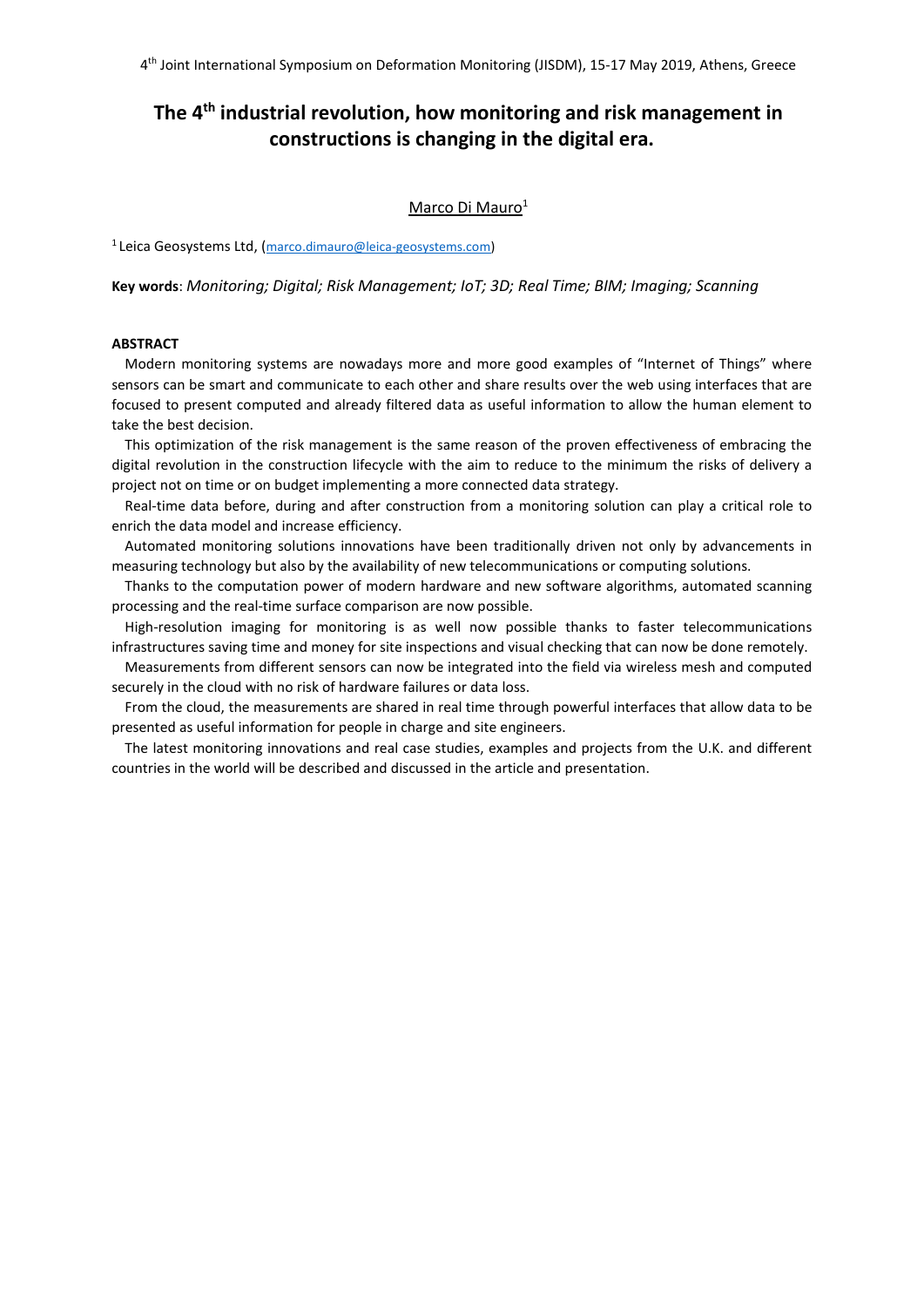# I. INTRODUCTION

Technology around monitoring solutions evolved dramatically in the past decade. Modern telecommunications solutions, cloud computing power and measurements digitalization have changed completely the way we are allowed today to approach monitoring challenges today. The purpose of the paper has been to investigate the benefits and limitations of some of the latest innovations for structural monitoring.

A monitoring solution is requested to deliver information to an end user in order to allow him to take better decisions. This simple statement has been driving monitoring solutions development more and more towards fully automated process, able not only to collect accurate data but to validate the measurements, combine, filter and simplify the results up to a clear green or red light in some cases.

This is one of the reasons why one of the key processes happened in the last few years has been the democratization of monitoring solutions.

The complexity of a solution that needs to integrate accurate sensors, power supply and telecommunications systems with software interfaces has been dramatically reduced by the latest technological innovations.

Almost power free systems (10+ years of autonomy) are now commonly used and millions of points coordinates of a laser scanning system are reduced to powerful colormaps and statistics in real time.

These are only 2 examples of solutions there were not available only a few years ago.

In the past sensor best technology and highest accuracy were the main focus while nowadays reliability is key because it is functional to a fully automated data acquisition workflow; and automation intelligence is required as well as telecommunications and programming skills.

5G networks, IoT interfaces and BIM adoptions in constructions are again pushing more in the direction of the future monitoring systems.

The technology is changing fast, and winning monitoring solutions will have to follow.

# II. ROBOTIC TOTAL STATIONS & MONITORING

Robotic Total Stations have been used in monitoring for a long time. The great benefit is the possibility to measure with millimeter-level accuracy a great number of points from a single installation. Applying well-known surveying principle the solution can be made reliable and the total stations can be controlled automatically measuring a network of control points to determine and monitor the precise location and orientation of the instrument.

Since 2011 robotic total stations designed and produced specifically for monitoring applications like the Leica TM30 series have been available in the market, showing scope for a dedicated development of the technology for monitoring purposes.



Figure 1. Leica TM30 in action on a metro project

Another benefit of using a robotic total station is the reflector less mode that allows measurements, although less accurate, without the need to install targets or prisms on the structure. This makes the method not invasive and allows emergency actions as in the case of the Costa Concordia disaster.



Figure 2. Leica TM30 installation at the Costa Concordia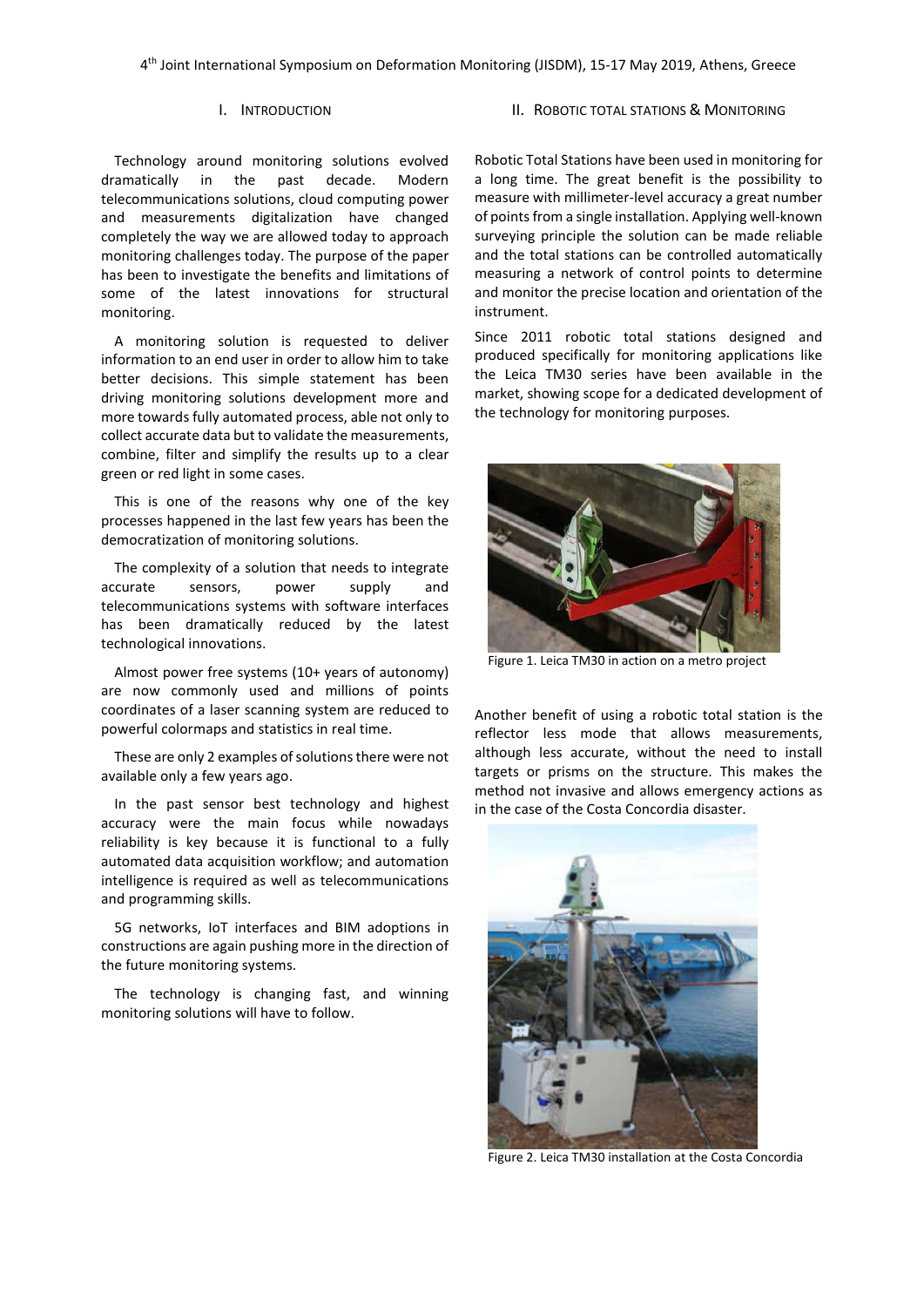The latest innovations have pushed monitoring total stations developments towards more reliable instruments, capable to be trusted for 24/7 operations in any conditions.

The Leica TM50, introduced in 2015, matches the military standard MIL-STD-810G method 506.5-I for dust and water (rain) resistance and shows an extended operative temperature range of -20 to +5- degrees.



Figure 3. Total station in challenging monitoring conditions

#### III. AUTOMATED IMAGING

One of the most important new features of modern robotic total stations is imaging. Advancements in technology, mainly digital cameras and telecommunications allow the integration of highresolution cameras into robotic total stations. This means, effectively, to have a web cam, fully automated and remotely controlled, combined with the total station and therefore always able to be precisely orientated towards the desired target.

Adoption of imaging total stations for monitoring purposes have seen a constant growth since their launch to the point that they have overtaken the number the non-imaging units in the UK market in 2017.

Automated imaging allows the operator to "see" what the instrument is looking at and to drive the instrument based on that information updating the coming images.

The camera or multiple cameras on board can provide automatically or on-demand visual footage from the monitoring site; in other words, automatic imaging opens the opportunity to "have a look" at something on site.

Imagine a scenario where the results of a monitoring system start to trigger alerts levels. After the first checks that the system is fully operational and that the data are validated, a very common action is precisely to "go and have a look", check what is going on. Automated imaging allows remotely, on demand or automatically, to get immediate information about the site conditions, the status of a target and spot, for example, the presence of an obstruction.

In a lot of cases the use of remote imaging saves a site visit.



Figure 4. Picture of Prisms on railway from a total station

Sometimes the robotic total station is installed in remote or difficult to access location from where could be time consuming or even dangerous to set up the system. Using automated imaging features it is possible to remotely perform the point learning and set up routines in more safe and faster way.



Figure 5. Difficult set up installation.

At last, using the possibility to take pictures very accurately, it is possible to use automated imaging to get visual documentation of specific details, as, for example, a crack.



Figure 6. Leica GeoMoS capturing a crack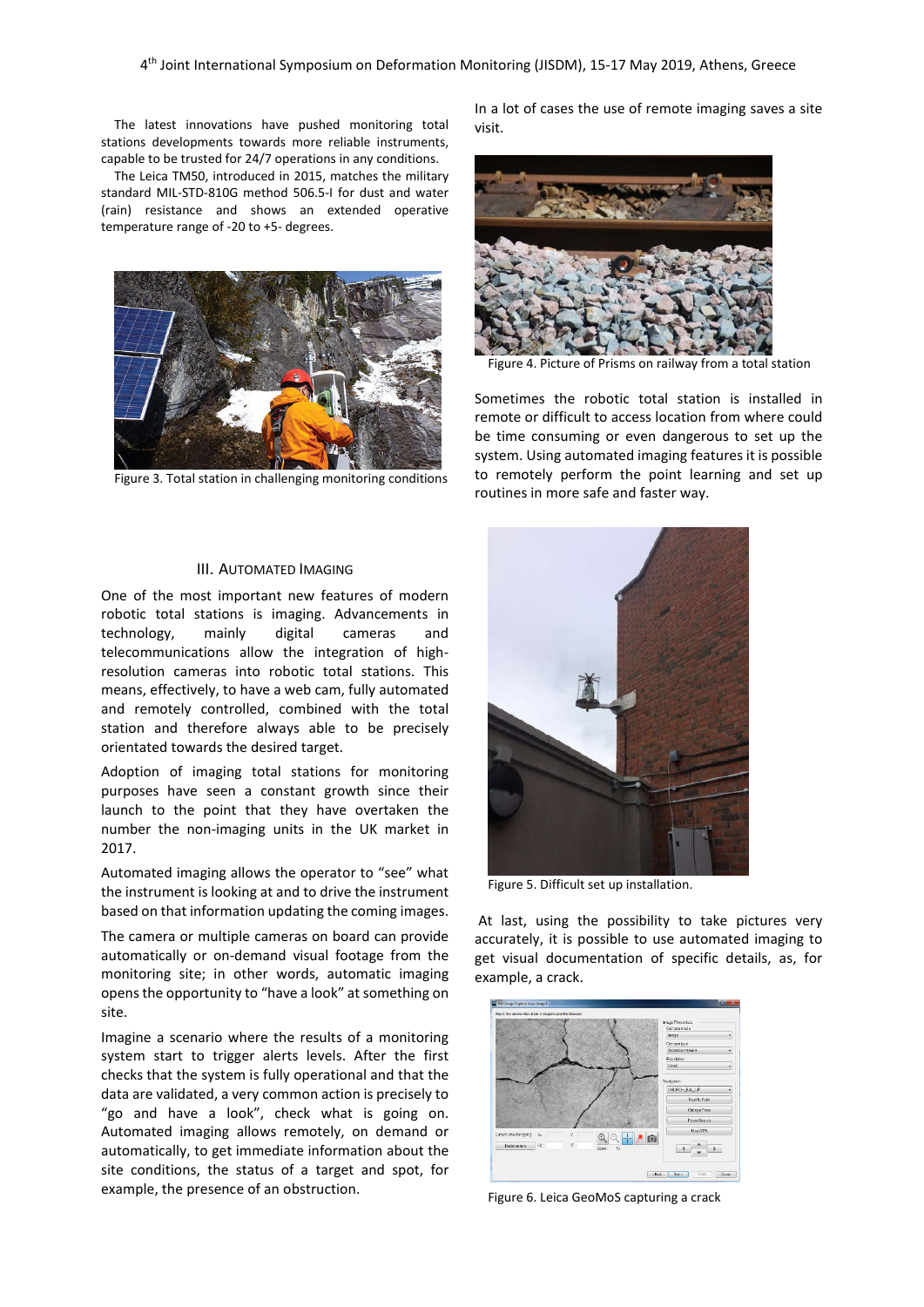# IV. AUTOMATED SCANNING

Laser scanning is a consolidated surveying technique but only in the last 3-5 years it started to be considered as valid monitoring solutions.

Laser scanning monitoring is based on surface to surface comparisons rather than point to point and the results (movements) are displayed as colormaps.



Figure 6. Leica GeoMoS surface colormap

The n.Vec technology adopted by Leica Geosystems provides automatic scan cloud processing to deliver real-time deformation information. The main benefits are clearly the details level of information without the need for access to the monitoring subject which is monitored in a complete not intrusive way.

The n.Vec algorithm is able to compute displacements in the direction orthogonal to the monitored surface, this makes complicated setting alarm thresholds based on large scan areas where multiple "orthogonal" directions are involved.

The methodology of patch scanning solved this problem reducing the scan area to little patches- generally not bigger than 0.5 square meter – with a defined orthogonal direction. The methodology allows to set alerts and alarms, to get quick information and to have a much simpler interpretation of the results.

The methodology is now the most common automated scanning solution worldwide and has been adopted even in the monitoring scheme during the enabling works at HS2 in London.



Figure 7. multidirectional colormap VS Patch scanning

The focus of the paper study has been to test in challenging conditions (wet and busy surfaces) the accuracy performances of the system. The setting has been a monitoring system in Dublin on the tram track on a road kept open to traffic.

#### *Automated scanning Case Study*

The need for student accommodation has grown exponentially in Dublin over the years. The recent development of the Grangegorman University will have a student population of around 28,500. A shortage of beds has seen developers invest at key areas around the city.

The commercial buildings on Dominick Street Upper was run down and derelict. These were purchased to facilitate the accommodation shortfall in the North Dublin area.

The goal was meet design requirements, local council regulations and TII's code of practice.

The monitoring solution had to ensure the effectiveness and reliability of the alarm protocol. To provide a means of accurate notifications to all the project management team.

No. 2 Leica MS60 multi stations connected to a remote GeoMoS Control center have been used to control vertical movements of the track.

System requirements were 24/7 operation with millimeter-level accuracy.

Manual crosscheck measurements have been done using precise digital levelling.

Environmental monitoring has been integrated as well.



Figure 8. monitoring scheme

Results have been above expectation showing an average standard deviation in the measurement of less than 1 mm in the majority of the scanned areas. Few scan areas results over a month are shown below: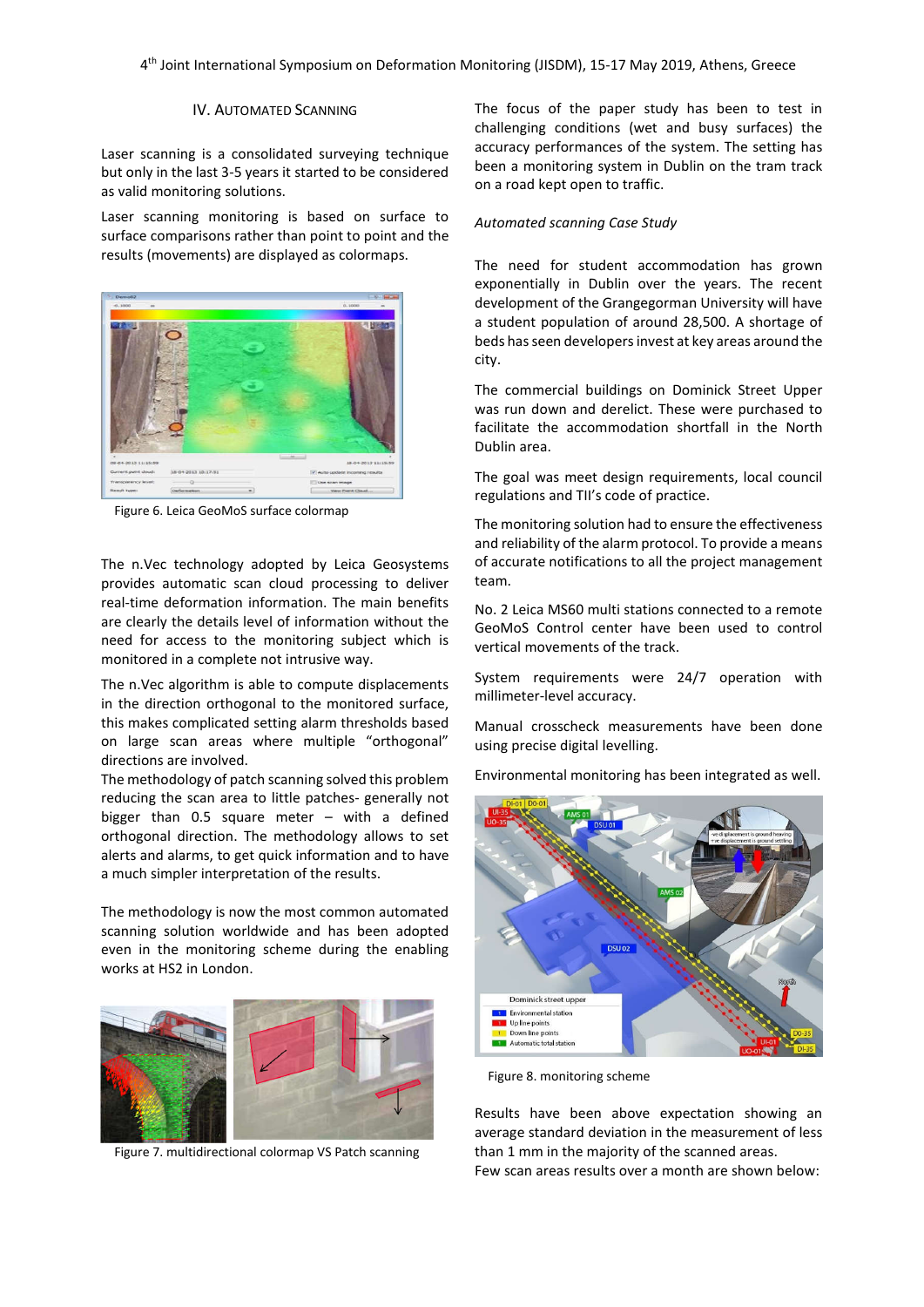

Figure 9. Dublin scanning results

The results are presented as the median deformation or the median value of the displacements recorded across a specific scanned patch.

The results are computed in real time thanks to modern processors and the advanced algorithms.

It is nowadays possible to compute different statistics out of a point cloud to point cloud solution as the

- Median deformation
- Maximum deformation
- Volume deformation

The monitoring results, over an extended period of time (over 6 months), show similar accuracy levels expected by prism installation.

The same workflow, on periodic monitoring schemes, has been adopted for the HS2 enabling works in London.



Figure 10. Dublin scanning results

## V. WIRELESS MESH TECHNOLOGY

IoT revolution has now arrived in the monitoring world as well and one of the best examples are wireless mesh networks of geotechnical sensors.

Adopting Low Power High Range Wireless solutions, geotechnical sensors are capable to establish wireless mesh networks to reach a gateway to the internet.

The network is formed and configured automatically and it is able to adapt to changes in the line of sight between the sensors.

The network is designed to be extremely power efficient and the solution developed by Wisen is able to last for 10+ years on small rechargeable batteries.



Figure 11. Mesh network

The monitoring system is now an example of intranet of things where the components are able to manage the comms and power consumption challenges thanks to their capacity to talk one another.

The network is always optimizing the data traffic and therefore it is maximizing power efficiency at the same time.

Any 4-20 mA, vibrating wire, laser distometer and tiltmeters sensors can be connected.

The solution found a wide number of applications in the monitoring environment.



Figure 12. Mesh network